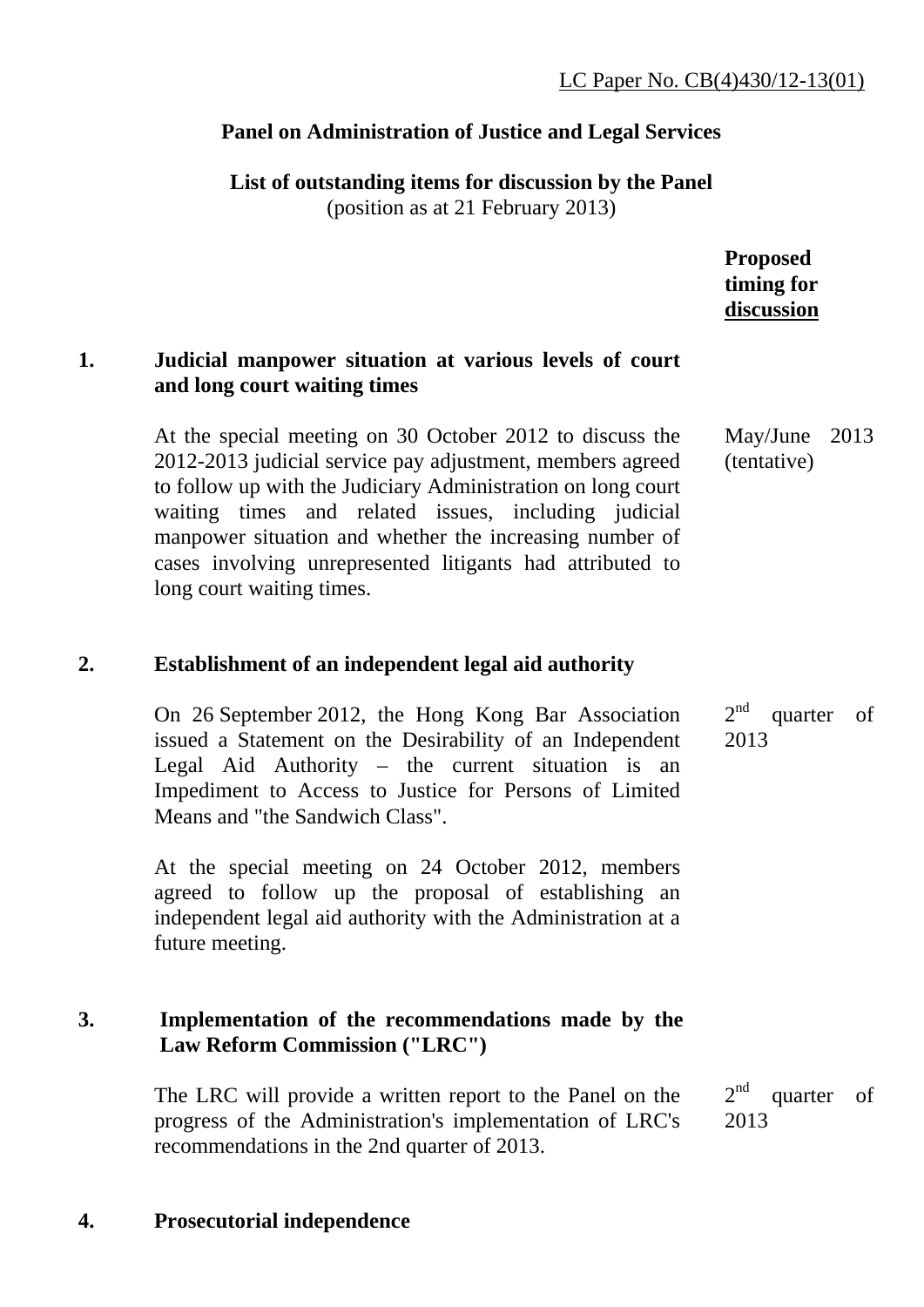During the discussion on issues relating to prosecution policy and practice at the Panel meeting on 27 June 2011, some members were of the view that the existing arrangement of having the Secretary for Justice ("SJ"), a political appointee, to control prosecutions would undermine the public perception of the prosecutorial independence. They considered that the power to make prosecutions should rest with an independent Director of Public Prosecutions to ensure that prosecution decisions were free from political interference. Some other members, however, shared the Administration's view that it was SJ's constitutional responsibility to control criminal prosecutions as stipulated in Article 63 of the Basic Law and the control of prosecutions should continue to be rested with SJ.

Members noted that in the United Kingdom, a protocol between the Attorney General and the prosecuting departments was drawn up setting out when, and in which circumstances that the Attorney General would or would not be consulted on prosecution decisions and how the Attorney General and the Directors of the prosecuting departments would exercise their functions in relation to each other. The Administration was requested to consider whether a similar protocol should be adopted in Hong Kong. The Panel Chairman suggested that the Panel of the Fifth Legislative Council ("LegCo") should be invited to consider as to how the issue should be followed up when the written submission of the Hong Kong Bar Association was available.

#### **5. Operation of the Resource Centre for Unrepresented Litigants**

The Resource Centre for Unrepresented Litigants was set up by the Judiciary in 2003 to provide assistance on court procedures to unrepresented litigants in civil proceedings in the High Court and the District Court. The purpose is to save the courts' time in explaining rules and procedures to the unrepresented litigants, thereby expediting the court  $2<sup>nd</sup>$  quarter of 2013

(Pending submission from the Hong Kong Bar Association)

 $2<sup>nd</sup>$  half of 2013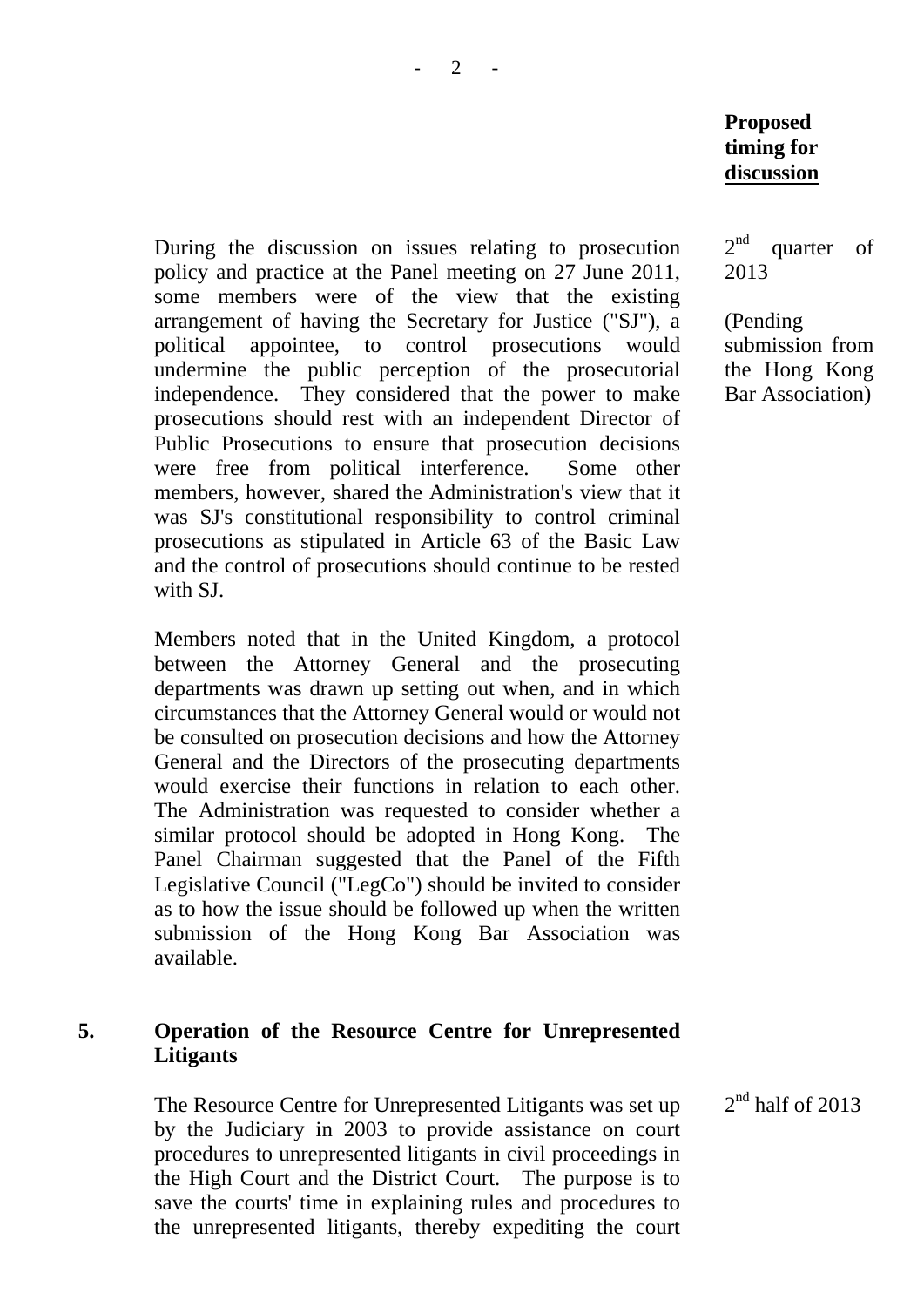process and lowering legal costs.

The Judiciary plans to brief members on the operation of the Resource Centre in the  $2<sup>nd</sup>$  half of 2013.

#### **6. Proposed Contracts (Rights of Third Parties) Bill**

The Department of Justice plans to seek members' views on the proposed Contracts (Rights of Third Parties) Bill in the  $2<sup>nd</sup>$  half of 2013. The proposed Bill seeks to implement the recommendations made in the Report of Privity of Contract published by the LRC in 2005 to enable a person who is not a party to a contract (i.e. a third party) to enforce a term of the contract.

### **7. Professional Indemnity Scheme of the Law Society of Hong Kong**

During the scrutiny of the Solicitors (Professional Indemnity) (Amendment) Rules 2001 which sought to increase the contributions by 150%, concern was raised by many solicitors firms, particularly the smaller firms operating with margin profits, about the marked increase in contributions to the Solicitors Professional Indemnity Scheme ("PIS"). They requested the Law Society of Hong Kong ("LS") to conduct a review of the existing PIS with a view to adjusting it or replacing it with other schemes. At the request of the Subcommittee formed to study the Amendment Rules, LS agreed to undertake a review of the insurance arrangements under the PIS.

LS commissioned Willis China (Hong Kong) Limited to review the current insurance arrangements and report on what arrangements were in the best interests of the legal profession and the public. LS presented the salient features and findings of the Willis Report to the Panel at its meeting on 18 December 2003. The Willis Report proposed two major schemes alternative to the existing PIS,

 $2<sup>nd</sup>$  half of 2013

The Law Society of Hong Kong confirmed that cover will continue to be provided to its members under the Professional Indemnity Scheme and suggested removing this item from the list of outstanding items.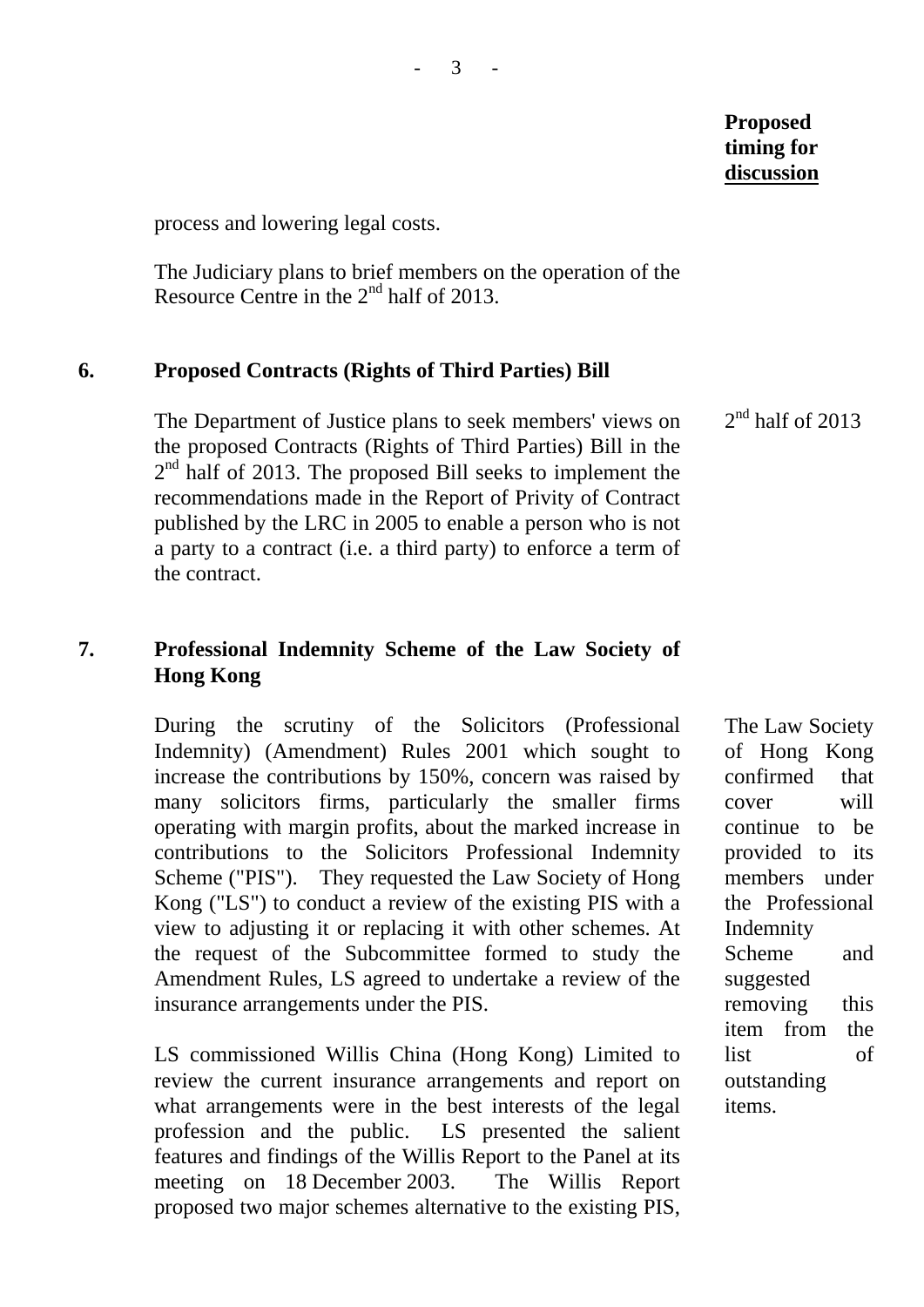i.e. a Master Policy Scheme and a Qualifying Insurers Scheme ("QIS").

Although members of LS voted in favour of a QIS to replace the PIS in November 2004, the Panel was informed by LS in May 2006 that members of LS had voted by a large majority not to replace the PIS by a QIS at its Extraordinary General Meeting held on 27 April 2006. In this connection, the Council of LS at its meeting on 16 May 2006 resolved to set up a PIS Review Working Party to identify deficiencies in the existing scheme, consider how they might be remedied, and make appropriate recommendations to the Council. In the meantime, arrangements would be made to negotiate with insurers for renewal of the existing cover. LS would report further developments to the Panel in due course.

LS issued its first, second and third reports on the progress of work of the PIS Review Working Party to the Panel on 27 March 2006, 23 April 2008 and 27 October 2009 respectively.

The fourth report of the PIS Review Working Group was issued to members of the Panel on 16 July 2012.

### **8. Further expansion of the Supplementary Legal Aid Scheme ("SLAS")**

 At the meeting on 10 July 2012, members agreed that the Panel should follow up with the Administration on proposals not supported for inclusion in SLAS, including the inclusion of claims against property developers by minority owners in respect of compulsory sales of building units and claims against sale of goods and provision of services; and related issues, such as raising the financial eligibility limits for SLAS as well as the Ordinary Legal Aid Scheme.

**9. Review of the "as of right" provision in section 22(1)(a) of the Hong Kong Court of Final Appeal Ordinance** 

To be confirmed by the Home Affairs Bureau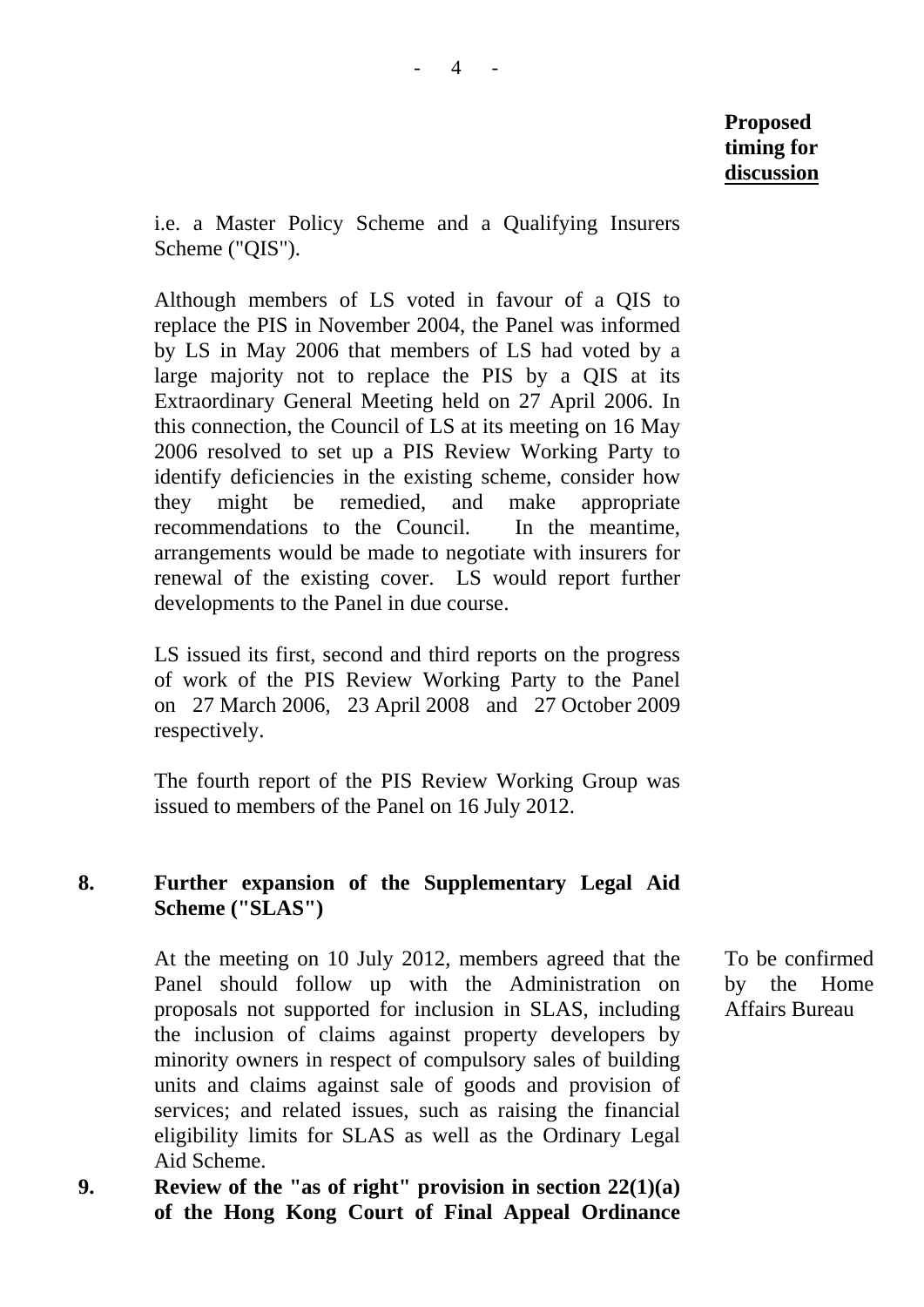The Director of Administration has consulted the Judiciary on the issue. The Judiciary is considering this matter in consultation with the Bar Association and the Law Society and would consult the Panel on this matter at an appropriate time.

To be decided by the Panel

#### **(Cap. 484)**

According to section 22(1)(a) of the Hong Kong Court of Final Appeal Ordinance, a civil appeal lies as of right from any final judgment of the Court of Final Appeal ("CFA") where the matter in dispute amounts to or is worth \$1 million or more. In two CFA judgments (FAMV No. 20 of 2011 and FACV No. 2 of 2011), the Court had expressed the view that this "as of right" ground of appeal should be re-considered/abolished. At its meeting on 20 December 2011, the Panel agreed to take up the issue with the Administration.

## **10. Inclusion of the statutory Independent Police Complaints Council ("IPCC") under the purview of The Ombudsman**

During the scrutiny of the IPCC Bill introduced into LegCo in July 2007, the relevant Bills Committee discussed the question of whether the statutory IPCC to be established under the Bill should be subject to the jurisdiction of The Ombudsman. The relevant Bills Committee had sought the views of The Ombudsman on the matter, who indicated that she had no objection in principle to having the statutory IPCC under her purview though it was recognized that the decision was ultimately one of policy.

At the Panel meeting held on 27 April 2009, members raised the issue of whether the statutory IPCC, to be established on 1 June 2009, should be subject to The Ombudsman's jurisdiction. Members agreed to bring up the issue after IPCC had been in operation for some time.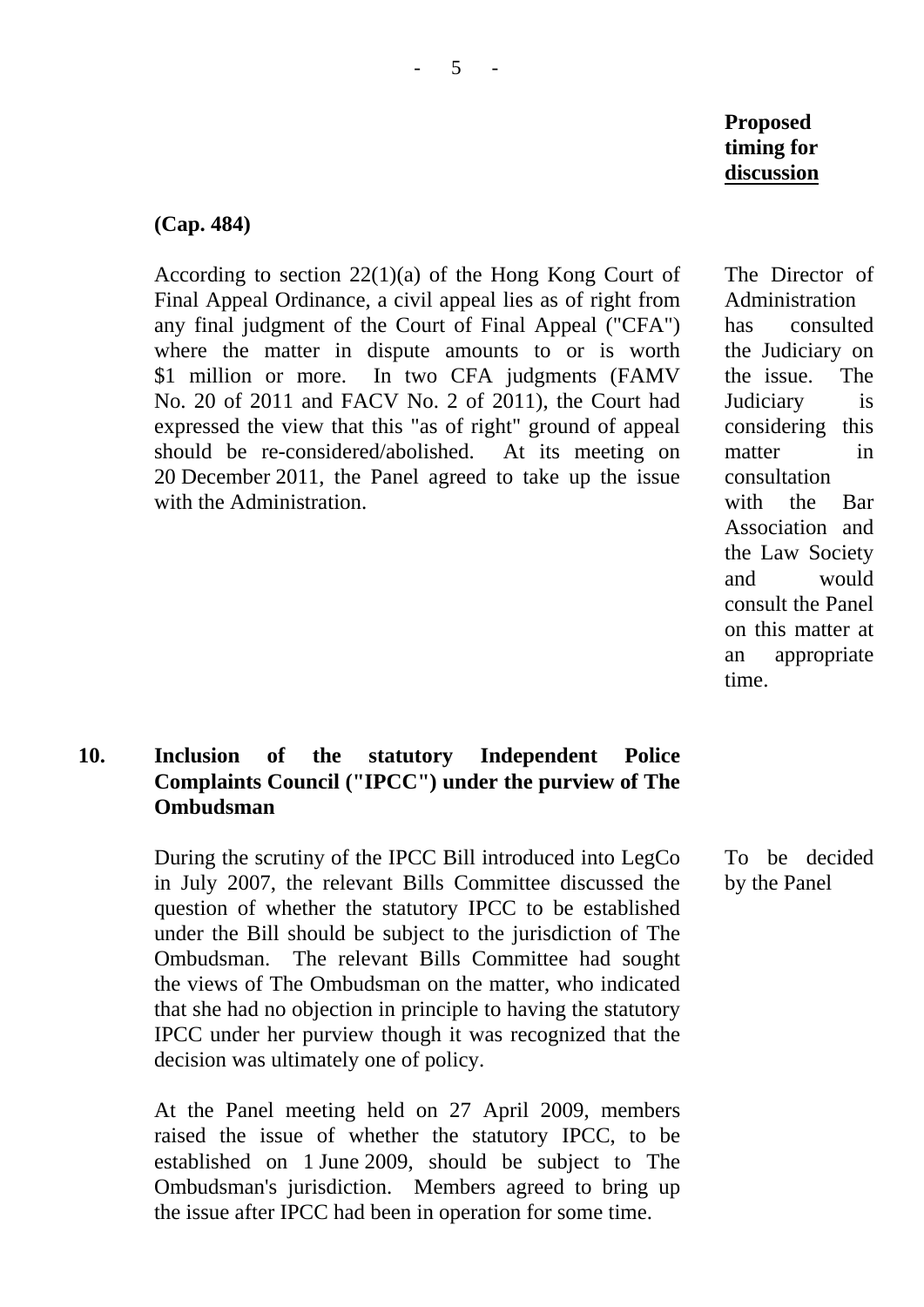The Administration informed the Panel in writing on 23 September 2011 that it had consulted the Security Bureau on including the statutory IPCC under the purview of The Ombudsman. The Security Bureau advised that IPCC had discussed the proposal in May 2011. IPCC members raised unanimous concern that the proposal, if implemented, would undermine the image and public perception of IPCC being an independent oversight body established under the IPCC Ordinance (Cap. 604) if IPCC were subjected to the scrutiny of another statutory authority.

At the meeting on 28 November 2011, members agreed that the Panel should review the issue in future.

### **11. Extending the applicability of the Ordinances of HKSAR to the offices set up by the Central People's Government ("CPG") in HKSAR**

The Panel has been monitoring the progress of extending the applicability of the Ordinances of HKSAR to CPG offices set up in the HKSAR since 2001. In April 2008, the Administration advised the Panel that it was studying and discussing with the relevant authorities of CPG on whether and how 16 Ordinances which expressly bind the Government could be made applicable to the CPG offices. Extension of applicability to five of the above Ordinances was made in 2009 and 2010. The Administration also advised that it would continue to examine how the remaining 29 Ordinances which contain express references to the "Crown" should be adapted.

To be confirmed by the Constitutional and Mainland Affairs Bureau

**12. Secretary for Justice's request to the CFA seeking clarification on the Standing Committee of the National People's Congress ("NPCSC")'s 1999 interpretation of**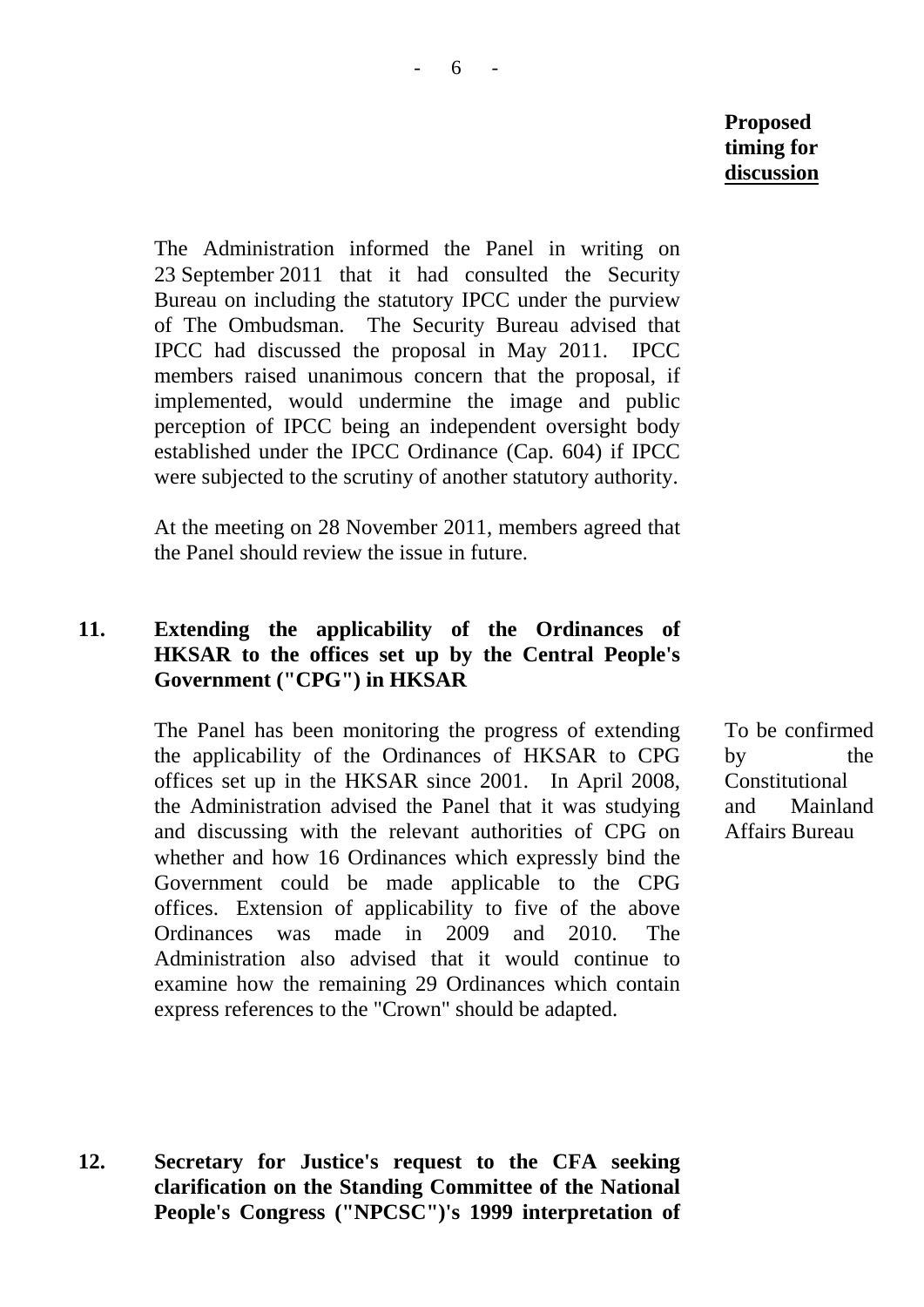#### **Article 24 of the Basic Law**

At the meeting on 14 December 2012, members noted that SJ has requested the CFA to ask the NPCSC to clarify the meaning of its 1999 interpretation of Article 24 of the Basic Law, in an attempt to resolve the right of abode cases involving foreign domestic helpers and children born to non-permanent residents of Hong Kong. The majority of members agreed that as the matter is of great importance, SJ should be invited to a meeting of this Panel to brief members on the matter, after the CFA has made a final judgment on the case.

#### **13. Role of the Hong Kong legal profession in the Development of the Qianhai Bay Economic Zone**

Hon Dennis KWOK wrote to the Panel Chairman on 10 January 2013 [LC Paper No. CB(4)311/12-13(01)] proposing that the Panel should discuss the role of the Hong Kong legal profession in the development of the Qianhai Bay Economic Zone. He is of the view that the plans for how Hong Kong will assist in the legal development of the zone have obvious implications for the legal profession and the provision of legal services.

#### **14. Handling of sexual offences cases**

Dr Hon Elizabeth QUAT wrote to the Panel Chairman on 22 January 2013 [LC Paper No. CB(4)354/12-13(02)] proposing that the Panel should discuss the procedures and measures of the Administration and the Judiciary on the handling of sexual offences cases. To be decided by the Panel

At the meeting on 22 January 2013, the Panel agreed that the Administration and the Judiciary should be requested to provide information in relation to the concerns raised by Dr QUAT in her letter and the matter be discussed at a future meeting of the Panel.

To be decided by the Panel

To be decided by the Panel